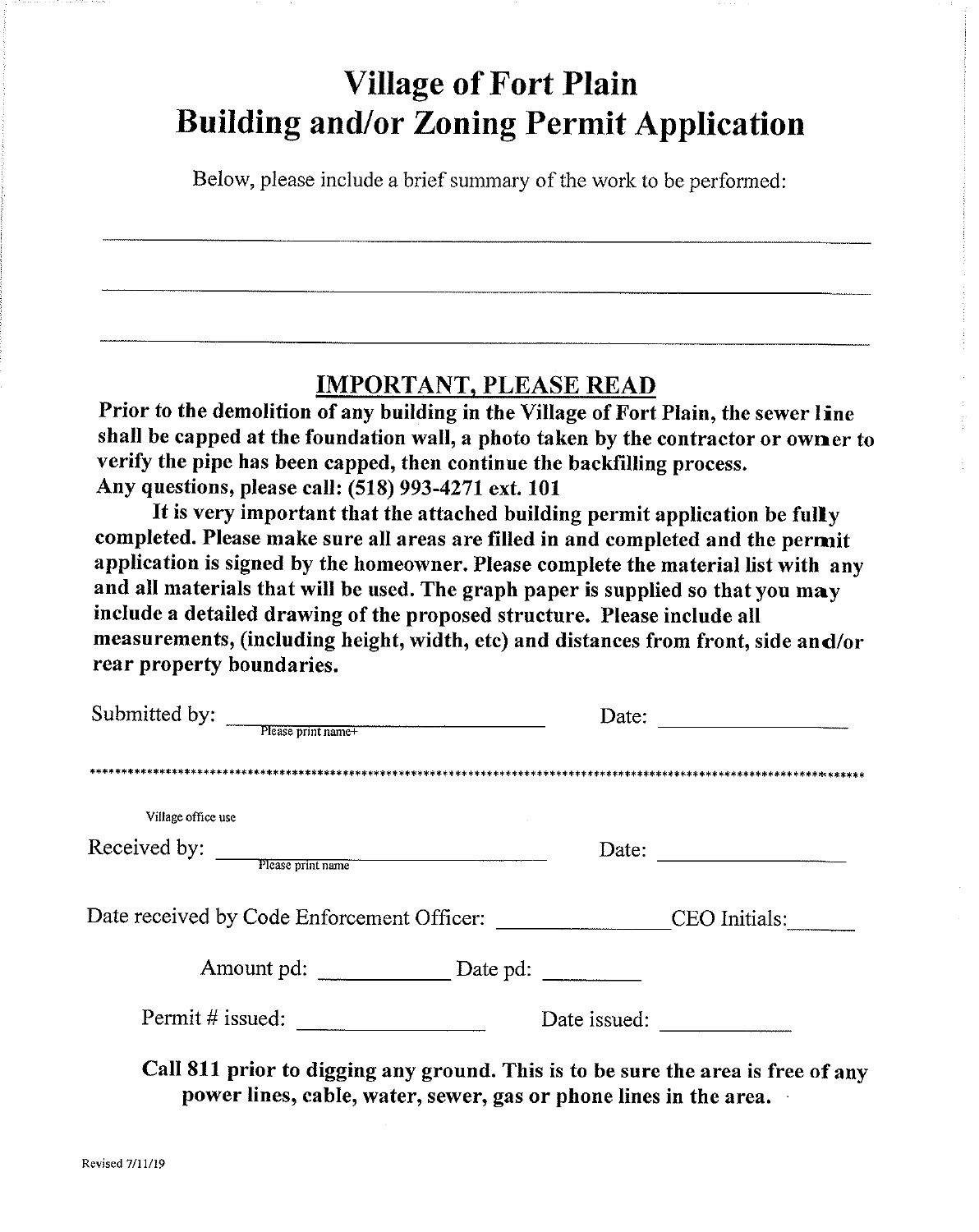$\label{eq:2.1} \frac{1}{\sqrt{2}}\int_{\mathbb{R}^3}\frac{1}{\sqrt{2}}\left(\frac{1}{\sqrt{2}}\right)^2\frac{1}{\sqrt{2}}\left(\frac{1}{\sqrt{2}}\right)^2\frac{1}{\sqrt{2}}\left(\frac{1}{\sqrt{2}}\right)^2\frac{1}{\sqrt{2}}\left(\frac{1}{\sqrt{2}}\right)^2.$ 

 $\label{eq:2.1} \frac{1}{\sqrt{2}}\int_{\mathbb{R}^3}\frac{1}{\sqrt{2}}\left(\frac{1}{\sqrt{2}}\right)^2\frac{1}{\sqrt{2}}\left(\frac{1}{\sqrt{2}}\right)^2\frac{1}{\sqrt{2}}\left(\frac{1}{\sqrt{2}}\right)^2\frac{1}{\sqrt{2}}\left(\frac{1}{\sqrt{2}}\right)^2\frac{1}{\sqrt{2}}\left(\frac{1}{\sqrt{2}}\right)^2\frac{1}{\sqrt{2}}\frac{1}{\sqrt{2}}\frac{1}{\sqrt{2}}\frac{1}{\sqrt{2}}\frac{1}{\sqrt{2}}\frac{1}{\sqrt{2}}$ 

 $\frac{1}{2} \frac{1}{2} \frac{1}{2}$ 

 $\frac{1}{2}$ 

a de la construcción de la construcción de la construcción de la construcción de la construcción de la constru<br>En 1980, el construcción de la construcción de la construcción de la construcción de la construcción de la con  $\label{eq:2.1} \mathcal{L}(\mathcal{L}^{\mathcal{L}}_{\mathcal{L}}(\mathcal{L}^{\mathcal{L}}_{\mathcal{L}})) = \mathcal{L}(\mathcal{L}^{\mathcal{L}}_{\mathcal{L}}(\mathcal{L}^{\mathcal{L}}_{\mathcal{L}})) = \mathcal{L}(\mathcal{L}^{\mathcal{L}}_{\mathcal{L}}(\mathcal{L}^{\mathcal{L}}_{\mathcal{L}}))$ 

 $\mathcal{L}^{\mathcal{L}}(\mathcal{L}^{\mathcal{L}})$  and  $\mathcal{L}^{\mathcal{L}}(\mathcal{L}^{\mathcal{L}})$  and  $\mathcal{L}^{\mathcal{L}}(\mathcal{L}^{\mathcal{L}})$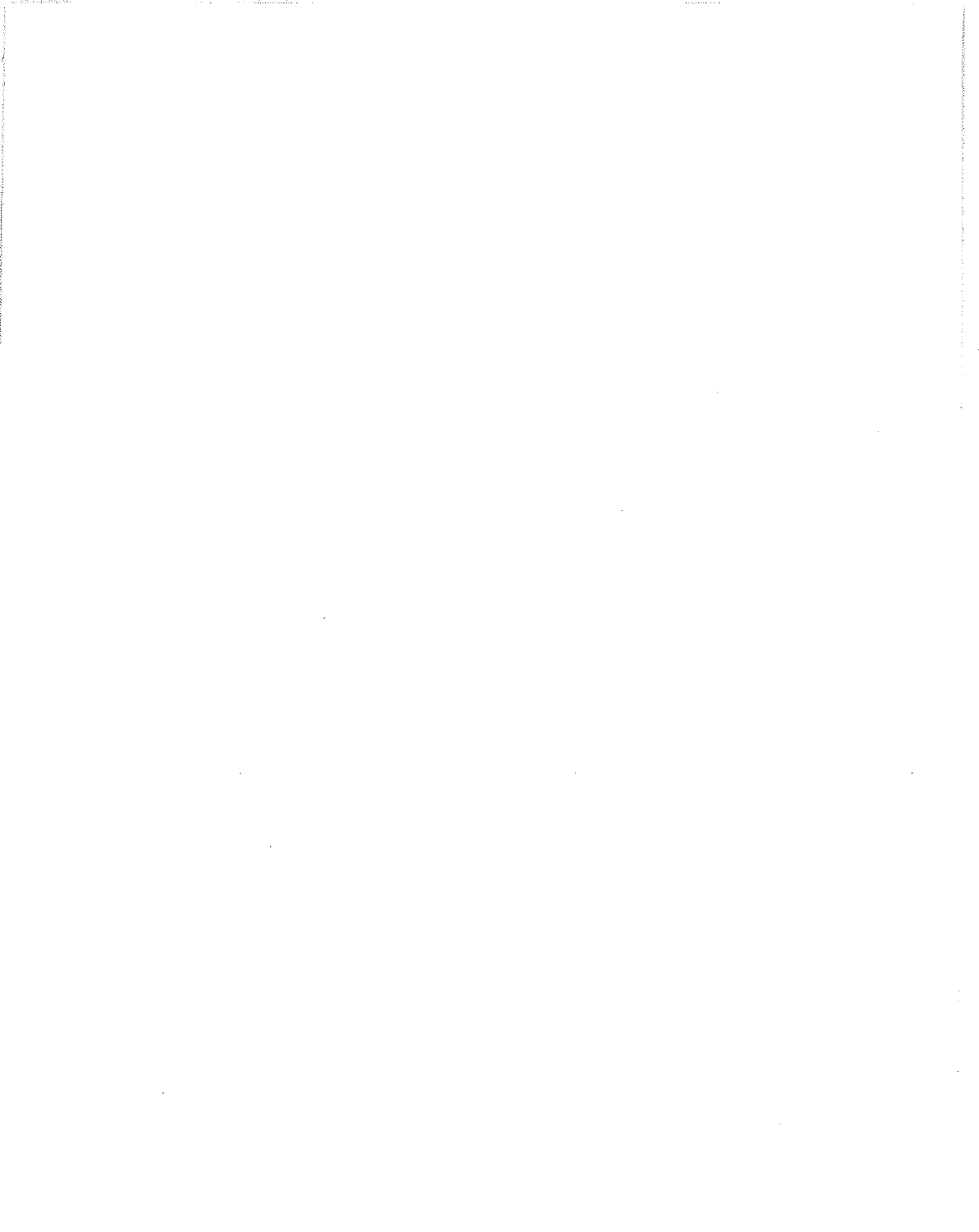# **OFFICE OF** Barry **A.** Vickers VILLAGE CODES BUREAU 168 CANAL STREET

**Code Enforcement Officer** 

# FORT PLAIN, NEW YORK 13339 PHONE: (518) 993-4271 FAX (518) 993-2506

#### **Request for a Building or Zoning Permit**

| Name: $\frac{1}{2}$                                                                                                                                                                                                                                                                                                                                                                                                                                                                                                                  |                                                                         |
|--------------------------------------------------------------------------------------------------------------------------------------------------------------------------------------------------------------------------------------------------------------------------------------------------------------------------------------------------------------------------------------------------------------------------------------------------------------------------------------------------------------------------------------|-------------------------------------------------------------------------|
|                                                                                                                                                                                                                                                                                                                                                                                                                                                                                                                                      |                                                                         |
|                                                                                                                                                                                                                                                                                                                                                                                                                                                                                                                                      |                                                                         |
| Contractor's Insurance: Liability and Limits:                                                                                                                                                                                                                                                                                                                                                                                                                                                                                        |                                                                         |
| Worker's compensation secured by contractor VES YES NO                                                                                                                                                                                                                                                                                                                                                                                                                                                                               |                                                                         |
| Disability Benefits secured by contractor TES NO                                                                                                                                                                                                                                                                                                                                                                                                                                                                                     |                                                                         |
| Before a permit can be issued, the applicant must submit proof that the applicant has obtained the required worker's<br>compensation and disability coverage or proof that the applicant is not required to provide such coverage.                                                                                                                                                                                                                                                                                                   |                                                                         |
| Project Location:                                                                                                                                                                                                                                                                                                                                                                                                                                                                                                                    | SBL#:                                                                   |
|                                                                                                                                                                                                                                                                                                                                                                                                                                                                                                                                      |                                                                         |
| $\frac{1}{2} \left( \frac{1}{2} \right) \left( \frac{1}{2} \right) \left( \frac{1}{2} \right) \left( \frac{1}{2} \right) \left( \frac{1}{2} \right) \left( \frac{1}{2} \right) \left( \frac{1}{2} \right) \left( \frac{1}{2} \right) \left( \frac{1}{2} \right) \left( \frac{1}{2} \right) \left( \frac{1}{2} \right) \left( \frac{1}{2} \right) \left( \frac{1}{2} \right) \left( \frac{1}{2} \right) \left( \frac{1}{2} \right) \left( \frac{1}{2} \right) \left( \frac$<br><u> 1989 - Santa Carlos de Antonio Maria (m. 1989)</u> | The Contract of Contract of the<br><u> 1980 - Jan Barbara (j. 1980)</u> |
|                                                                                                                                                                                                                                                                                                                                                                                                                                                                                                                                      |                                                                         |
|                                                                                                                                                                                                                                                                                                                                                                                                                                                                                                                                      |                                                                         |

**It is to be understood that all construction, repairs, alterations or demolition will be done in accordance with the New York State Uniform Fire Prevention and Building Code. Inspections will be made by the Code Enforcement Official at regular intervals during construction and prior to the issuance of a Certificate of Occupancy.** 

**The Enforcement Official shall act upon all applications within a reasonable time. Any refusal shall be given to the owner or authorized representative in writing and will state the reason for denial. Building permits will expire twelve (12) months from the date of issuance but may be extended by the code enforcement official, if work is being done continuously on the project.** 

**Fees may be paid in cash or by check made payable to the "Village of Fort Plain."** 

 $\overline{1}$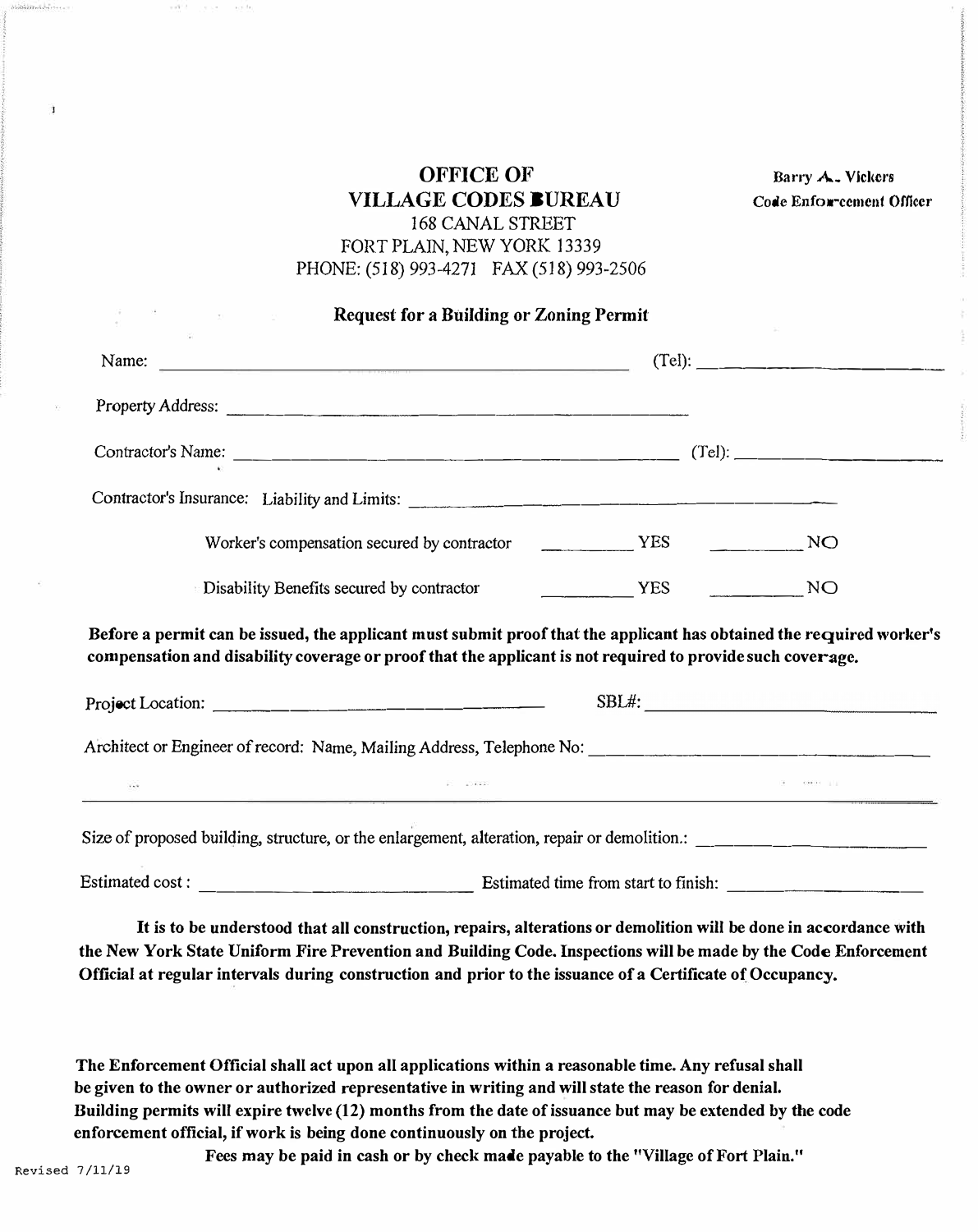#### **Otlicr:**

ï

A flood plain permit may be required. If applicable, the Enforcement Officials will request it.

The applicant shall notify the Department of any change in the information cohtained in the application during the period for which the permit is in effect. A permit will be issued when the application has been determined to be complete and when the proposed work is determined to conform to the requirements of the Uniform Code. The authority conferred by such permit may be limited by conditions.

A building permit may be suspended or revoked if it is determined that the work to which it pertains is not proceeding in conformance with the Uniform Code or with any condition attached to such permit, or if there has been a misrepresentation or falsification of a material fact in connection with the application for a permit.

A building permit shall expire Twelve (12) months from the date of issuance or upon the issuance of a certificate of occupancy (other than a temporary certificate of occupancy) whichever comes first. The permit may, upon written request be renewed for a successive six month period provided that (1) the permit has not been revoked or suspended at the time the application for the renewal is made;  $(2)$  the relevant information is the application is up to date; and (3) the renewal fee is paid.

#### **Submission:**

One set of Plans (including site, landscaping, elevations, sections, details, dimensions and schedules) and specifications describing the proposed work are to be submitted with each application. New York State law requires that all plans, drawings and specifications relating to the construction or alteration of buildings or structures which must be filed with a local building official must be stamped with the seal of an architect or professional engineer (Article 147, Section 7307). The following exceptions do not require the stamp or seal of a licensed, registered architect or professional engineer (Article 147, Section 7307(5); \* farm buildings and other buildings used solely and directly for Agricultural purposes. \* single family residential buildings 1500 square feet or less, not including garages, carports, porches, cellars, or uninhabitable basements or attics. \* alterations, costing \$10,000 or less within New York City and \$20,000 or less outside of New York City, if these alterations do not involve changes affecting the structural safety or public safety of the building or structure.

#### **Certification**

I hereby certify that I have read the instructions and examined this application and known the same to be true and correct. All provisions of Laws and Ordinances covering this type of work shall be complied with whether or not set forth herein. The Granting of a permit does not presume to give authority to violate or cancel the provisions of any state or local law regulating construction or the performance of construction.

Date:<br>Owner or agent for owner (sign and print name)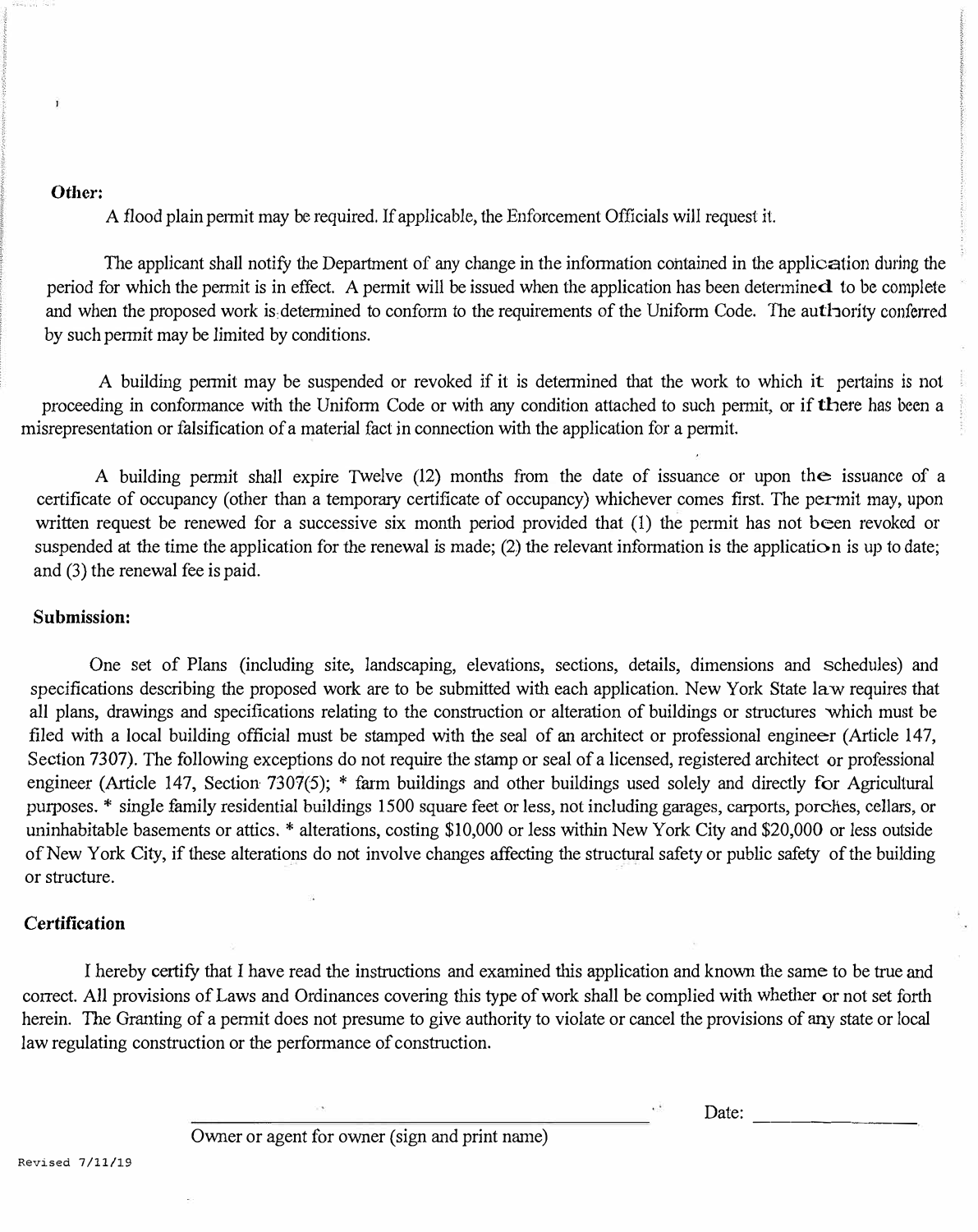| Village of Fort Plain - Building Permit Fees                                                                                                                                                                | $Effective - 9/18/2008$<br><b>Permit Fee</b> |
|-------------------------------------------------------------------------------------------------------------------------------------------------------------------------------------------------------------|----------------------------------------------|
| New Home Construction                                                                                                                                                                                       | \$.15 per square foot                        |
| <b>Addition to Home</b>                                                                                                                                                                                     | \$.15 per square foot                        |
| <b>Manufactured Housing</b>                                                                                                                                                                                 | \$.15 per square foot                        |
| New Garage                                                                                                                                                                                                  | \$.15 per square foot                        |
| Remodeling or Renovations, I.E. Conversions of                                                                                                                                                              |                                              |
| Non-Habitable to Habitable Space (Garage to Living Space)                                                                                                                                                   | \$25.00                                      |
| Structural Changes to a Building, Foundation, Door or Window                                                                                                                                                | \$25.00                                      |
| Tool Sheds or Storage Buildings (over 150 Square feet)<br>Note: All Storage Buildings regardless of size, building material, permanent<br>or portable must adhere to: Zoning ~ Side and Rear Line Set Backs | \$.15 Square foot                            |
| In Ground Swimming Pools $\sim$ Require a Fence & Alarm                                                                                                                                                     | \$75.00                                      |
| Spas & Hot Tubs $\sim$ Require a Safety cover or Fence                                                                                                                                                      | \$10.00                                      |
| Above Ground Pool 48" & up with Rigid metal Sides                                                                                                                                                           | \$10.00                                      |
| $\sim$ No Fence required, an Alarm is required                                                                                                                                                              |                                              |
| On Ground Swimming Pools 24" & Up require a Fence & Alarm                                                                                                                                                   | \$10.00                                      |
| Re-roof ~ Rafters on up                                                                                                                                                                                     | \$50.00                                      |
| Siding involving material alterations of the Structure                                                                                                                                                      | \$25.00                                      |
| Patios & Decks                                                                                                                                                                                              | \$25.00                                      |
| Chimneys                                                                                                                                                                                                    | \$50.00                                      |
| Heating/furnaces, ventilation, Central Air Conditioning<br>(Solid fuel burning devices ~ fireplaces, fireplace inserts, wood & pellet stoves/boilers, etc)                                                  | \$50.00                                      |
| Septic Systems (new or replaced)<br>In compliance with State Department of Health Regulations                                                                                                               | \$50.00                                      |
| Demolition (any)                                                                                                                                                                                            | \$25.00                                      |
| Miscellaneous Permits                                                                                                                                                                                       | \$25.00                                      |
| <b>Agriculture Buildings</b>                                                                                                                                                                                | No Fee                                       |
| (Qualifying by Ag land Status on Assessment Roll)                                                                                                                                                           |                                              |
| Certificate of Occupancy                                                                                                                                                                                    | \$10.00                                      |
| Certificate of Compliance                                                                                                                                                                                   | \$5.00.                                      |

J.

 $\hat{\mathcal{A}}$ 

 $\frac{1}{4}$ 

All building permit fees are subject to change as required by The Village Board

and the contract of  $\mathcal{H}(\mathcal{F})$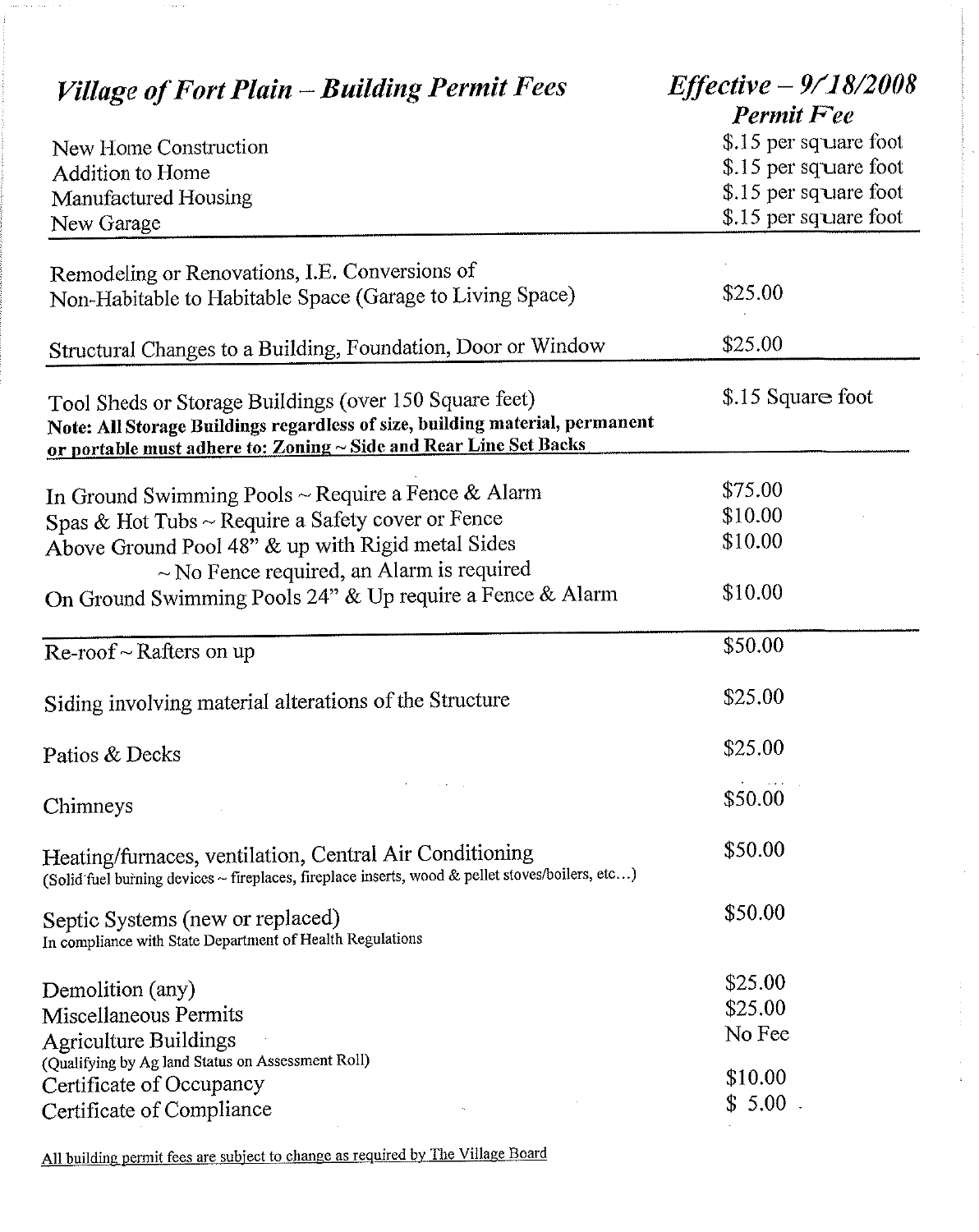$\label{eq:2.1} \frac{1}{\sqrt{2}}\int_{\mathbb{R}^3}\frac{1}{\sqrt{2}}\left(\frac{1}{\sqrt{2}}\right)^2\frac{1}{\sqrt{2}}\left(\frac{1}{\sqrt{2}}\right)^2\frac{1}{\sqrt{2}}\left(\frac{1}{\sqrt{2}}\right)^2\frac{1}{\sqrt{2}}\left(\frac{1}{\sqrt{2}}\right)^2.$ 

 $\label{eq:2.1} \frac{1}{\sqrt{2}}\left(\frac{1}{\sqrt{2}}\right)^{2} \left(\frac{1}{\sqrt{2}}\right)^{2} \left(\frac{1}{\sqrt{2}}\right)^{2} \left(\frac{1}{\sqrt{2}}\right)^{2} \left(\frac{1}{\sqrt{2}}\right)^{2} \left(\frac{1}{\sqrt{2}}\right)^{2} \left(\frac{1}{\sqrt{2}}\right)^{2} \left(\frac{1}{\sqrt{2}}\right)^{2} \left(\frac{1}{\sqrt{2}}\right)^{2} \left(\frac{1}{\sqrt{2}}\right)^{2} \left(\frac{1}{\sqrt{2}}\right)^{2} \left(\$ 

 $\label{eq:2.1} \frac{1}{\sqrt{2}}\int_{\mathbb{R}^3}\frac{1}{\sqrt{2}}\left(\frac{1}{\sqrt{2}}\right)^2\frac{1}{\sqrt{2}}\left(\frac{1}{\sqrt{2}}\right)^2\frac{1}{\sqrt{2}}\left(\frac{1}{\sqrt{2}}\right)^2\frac{1}{\sqrt{2}}\left(\frac{1}{\sqrt{2}}\right)^2.$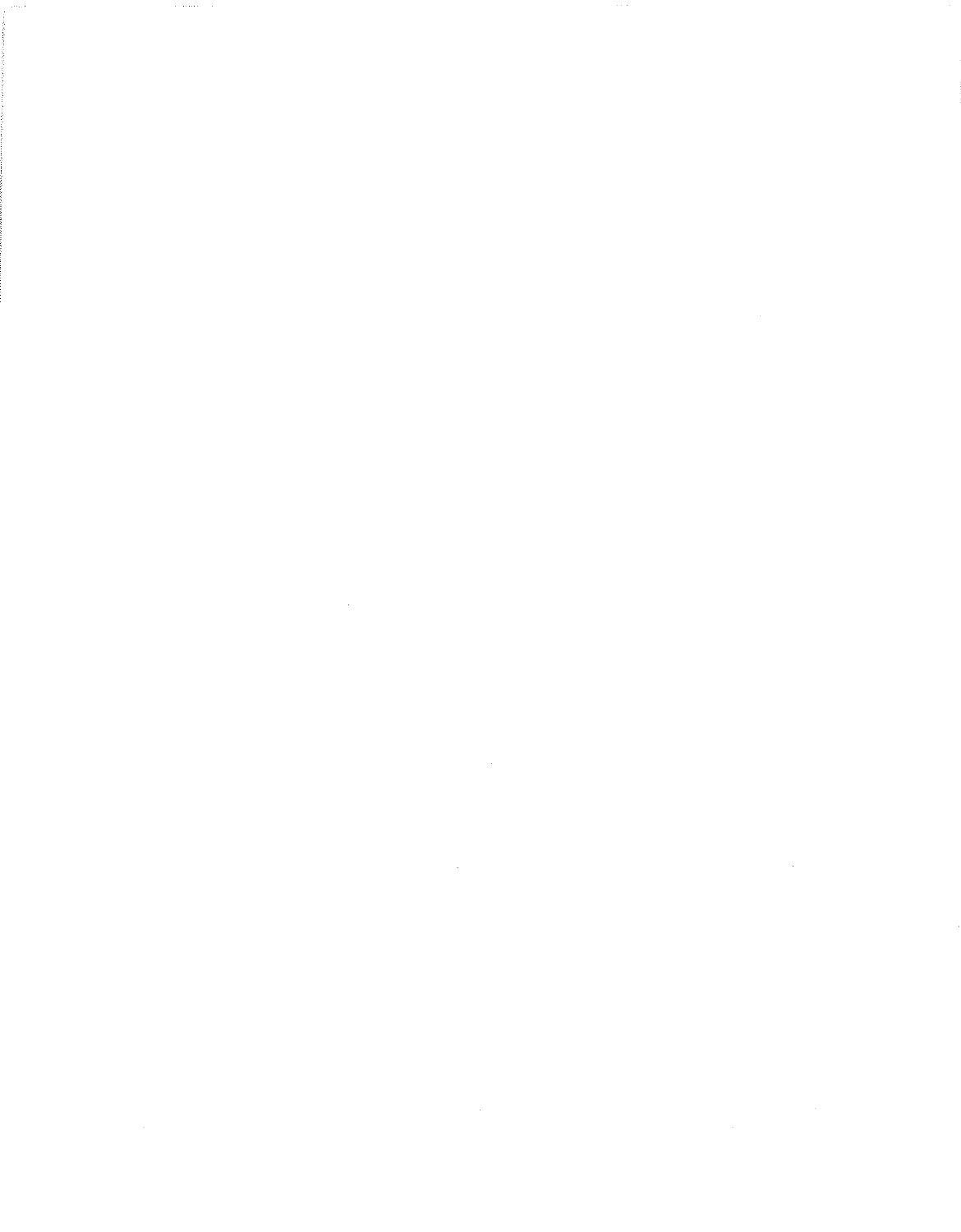# MATERIAL LIST<br>CONSTRUCTION UNDER \$10,000

 $\epsilon$  , and a second top

 $\beta \rightarrow \gamma$  , where  $\alpha$  is a set of the set of  $\alpha$ 

| (Circle 1 or more)         |                         |                |                                                                                                              |                               |
|----------------------------|-------------------------|----------------|--------------------------------------------------------------------------------------------------------------|-------------------------------|
| <b>ADDITION:</b> BATH      |                         | <b>KITCHEN</b> | GARAGE                                                                                                       | <b>BARN</b>                   |
|                            | <b>DECK</b>             |                | PORCH OTHER                                                                                                  |                               |
|                            | Size of addition:       |                |                                                                                                              |                               |
|                            | <b>ALTERATION: BATH</b> |                | $\begin{tabular}{llll} \bf{KITCHEN} & \hspace{1.5cm} \bf{BASEMENT} & \hspace{1.5cm} \bf{DECK} \end{tabular}$ |                               |
|                            | PORCH OTHER             |                |                                                                                                              |                               |
| <b>FOUNDATION FOOTING:</b> |                         |                | Size of addition:                                                                                            |                               |
|                            |                         |                |                                                                                                              |                               |
| size                       |                         |                |                                                                                                              |                               |
|                            |                         |                |                                                                                                              |                               |
|                            |                         |                |                                                                                                              | Other Reinforcing Reinforcing |
| <b>FRAMING:</b>            |                         |                |                                                                                                              |                               |
|                            | Inside Walls: STUDS     |                |                                                                                                              |                               |
|                            |                         |                |                                                                                                              | lst Floor Joist               |
|                            |                         |                |                                                                                                              | 2nd Floor Joist               |
|                            |                         |                |                                                                                                              |                               |
|                            |                         |                |                                                                                                              |                               |
|                            |                         |                |                                                                                                              | Treated Poles                 |
|                            |                         |                |                                                                                                              |                               |
|                            |                         |                |                                                                                                              | Ist Floor                     |
|                            |                         |                |                                                                                                              | Ceiling at Roof               |

 $\bar{t}$  $\hat{\boldsymbol{\beta}}$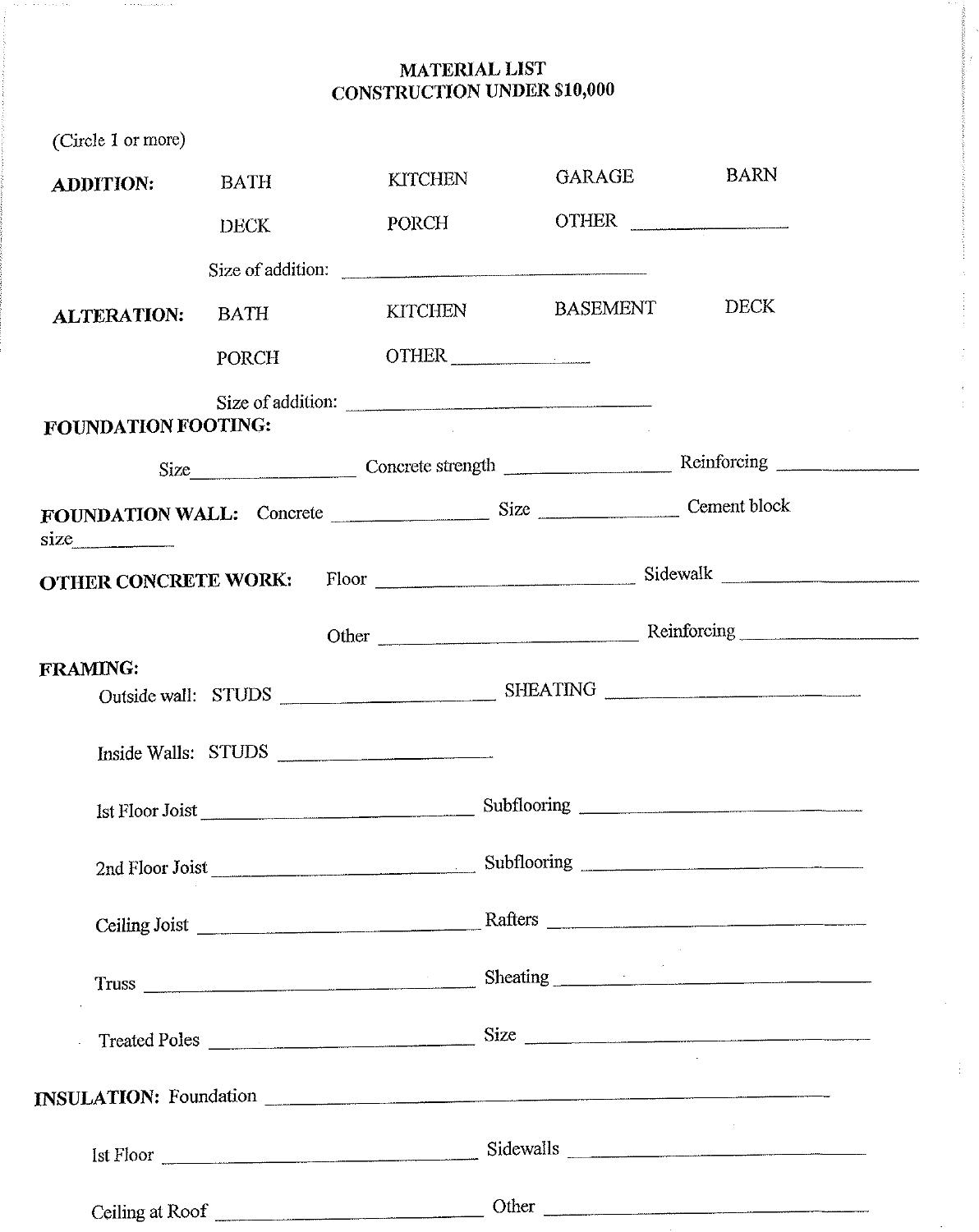| <b>WALL FINISH:</b> |                                                                                                                                                                                                                                                                                                                                                                                                                                                                                                                                                                                                                                                                                                                                                                                                                                                         |
|---------------------|---------------------------------------------------------------------------------------------------------------------------------------------------------------------------------------------------------------------------------------------------------------------------------------------------------------------------------------------------------------------------------------------------------------------------------------------------------------------------------------------------------------------------------------------------------------------------------------------------------------------------------------------------------------------------------------------------------------------------------------------------------------------------------------------------------------------------------------------------------|
|                     | Outside                                                                                                                                                                                                                                                                                                                                                                                                                                                                                                                                                                                                                                                                                                                                                                                                                                                 |
| $\sim$              |                                                                                                                                                                                                                                                                                                                                                                                                                                                                                                                                                                                                                                                                                                                                                                                                                                                         |
|                     |                                                                                                                                                                                                                                                                                                                                                                                                                                                                                                                                                                                                                                                                                                                                                                                                                                                         |
| <b>ROOFING:</b>     |                                                                                                                                                                                                                                                                                                                                                                                                                                                                                                                                                                                                                                                                                                                                                                                                                                                         |
|                     |                                                                                                                                                                                                                                                                                                                                                                                                                                                                                                                                                                                                                                                                                                                                                                                                                                                         |
|                     | Drip Edge                                                                                                                                                                                                                                                                                                                                                                                                                                                                                                                                                                                                                                                                                                                                                                                                                                               |
| <b>HEATING:</b>     |                                                                                                                                                                                                                                                                                                                                                                                                                                                                                                                                                                                                                                                                                                                                                                                                                                                         |
|                     |                                                                                                                                                                                                                                                                                                                                                                                                                                                                                                                                                                                                                                                                                                                                                                                                                                                         |
|                     |                                                                                                                                                                                                                                                                                                                                                                                                                                                                                                                                                                                                                                                                                                                                                                                                                                                         |
| PLUMBING:           |                                                                                                                                                                                                                                                                                                                                                                                                                                                                                                                                                                                                                                                                                                                                                                                                                                                         |
|                     |                                                                                                                                                                                                                                                                                                                                                                                                                                                                                                                                                                                                                                                                                                                                                                                                                                                         |
|                     |                                                                                                                                                                                                                                                                                                                                                                                                                                                                                                                                                                                                                                                                                                                                                                                                                                                         |
|                     |                                                                                                                                                                                                                                                                                                                                                                                                                                                                                                                                                                                                                                                                                                                                                                                                                                                         |
|                     |                                                                                                                                                                                                                                                                                                                                                                                                                                                                                                                                                                                                                                                                                                                                                                                                                                                         |
|                     | Water Closet                                                                                                                                                                                                                                                                                                                                                                                                                                                                                                                                                                                                                                                                                                                                                                                                                                            |
|                     |                                                                                                                                                                                                                                                                                                                                                                                                                                                                                                                                                                                                                                                                                                                                                                                                                                                         |
| <b>ELECTRIC:</b>    |                                                                                                                                                                                                                                                                                                                                                                                                                                                                                                                                                                                                                                                                                                                                                                                                                                                         |
| New Service YES     | $\begin{picture}(150,10) \put(0,0){\dashbox{0.5}(10,0){ }} \put(15,0){\circle{10}} \put(15,0){\circle{10}} \put(15,0){\circle{10}} \put(15,0){\circle{10}} \put(15,0){\circle{10}} \put(15,0){\circle{10}} \put(15,0){\circle{10}} \put(15,0){\circle{10}} \put(15,0){\circle{10}} \put(15,0){\circle{10}} \put(15,0){\circle{10}} \put(15,0){\circle{10}} \put(15,0){\circle{10}} \put(15$                                                                                                                                                                                                                                                                                                                                                                                                                                                             |
| New Panel YES       | $\label{eq:2.1} \mathcal{L}(\mathcal{L}^{\mathcal{L}}(\mathcal{L}^{\mathcal{L}}(\mathcal{L}^{\mathcal{L}}(\mathcal{L}^{\mathcal{L}}(\mathcal{L}^{\mathcal{L}}(\mathcal{L}^{\mathcal{L}}(\mathcal{L}^{\mathcal{L}}(\mathcal{L}^{\mathcal{L}}(\mathcal{L}^{\mathcal{L}}(\mathcal{L}^{\mathcal{L}}(\mathcal{L}^{\mathcal{L}}(\mathcal{L}^{\mathcal{L}}(\mathcal{L}^{\mathcal{L}}(\mathcal{L}^{\mathcal{L}}(\mathcal{L}^{\mathcal{L}}(\mathcal{L}^{\mathcal$<br>$\begin{picture}(150,10) \put(0,0){\dashbox{0.5}(10,0){ }} \put(15,0){\circle{10}} \put(15,0){\circle{10}} \put(15,0){\circle{10}} \put(15,0){\circle{10}} \put(15,0){\circle{10}} \put(15,0){\circle{10}} \put(15,0){\circle{10}} \put(15,0){\circle{10}} \put(15,0){\circle{10}} \put(15,0){\circle{10}} \put(15,0){\circle{10}} \put(15,0){\circle{10}} \put(15,0){\circle{10}} \put(15$ |
|                     |                                                                                                                                                                                                                                                                                                                                                                                                                                                                                                                                                                                                                                                                                                                                                                                                                                                         |
|                     | Number switches                                                                                                                                                                                                                                                                                                                                                                                                                                                                                                                                                                                                                                                                                                                                                                                                                                         |
|                     | Smoke detector Use of C.F.I                                                                                                                                                                                                                                                                                                                                                                                                                                                                                                                                                                                                                                                                                                                                                                                                                             |
| MISCELLANEOUS:      |                                                                                                                                                                                                                                                                                                                                                                                                                                                                                                                                                                                                                                                                                                                                                                                                                                                         |
|                     |                                                                                                                                                                                                                                                                                                                                                                                                                                                                                                                                                                                                                                                                                                                                                                                                                                                         |
| Doors               | Stairs                                                                                                                                                                                                                                                                                                                                                                                                                                                                                                                                                                                                                                                                                                                                                                                                                                                  |
|                     |                                                                                                                                                                                                                                                                                                                                                                                                                                                                                                                                                                                                                                                                                                                                                                                                                                                         |

÷.  $\frac{1}{2}$ 

 $\mathcal{A}^{\mathcal{A}}$ 

 $\sim$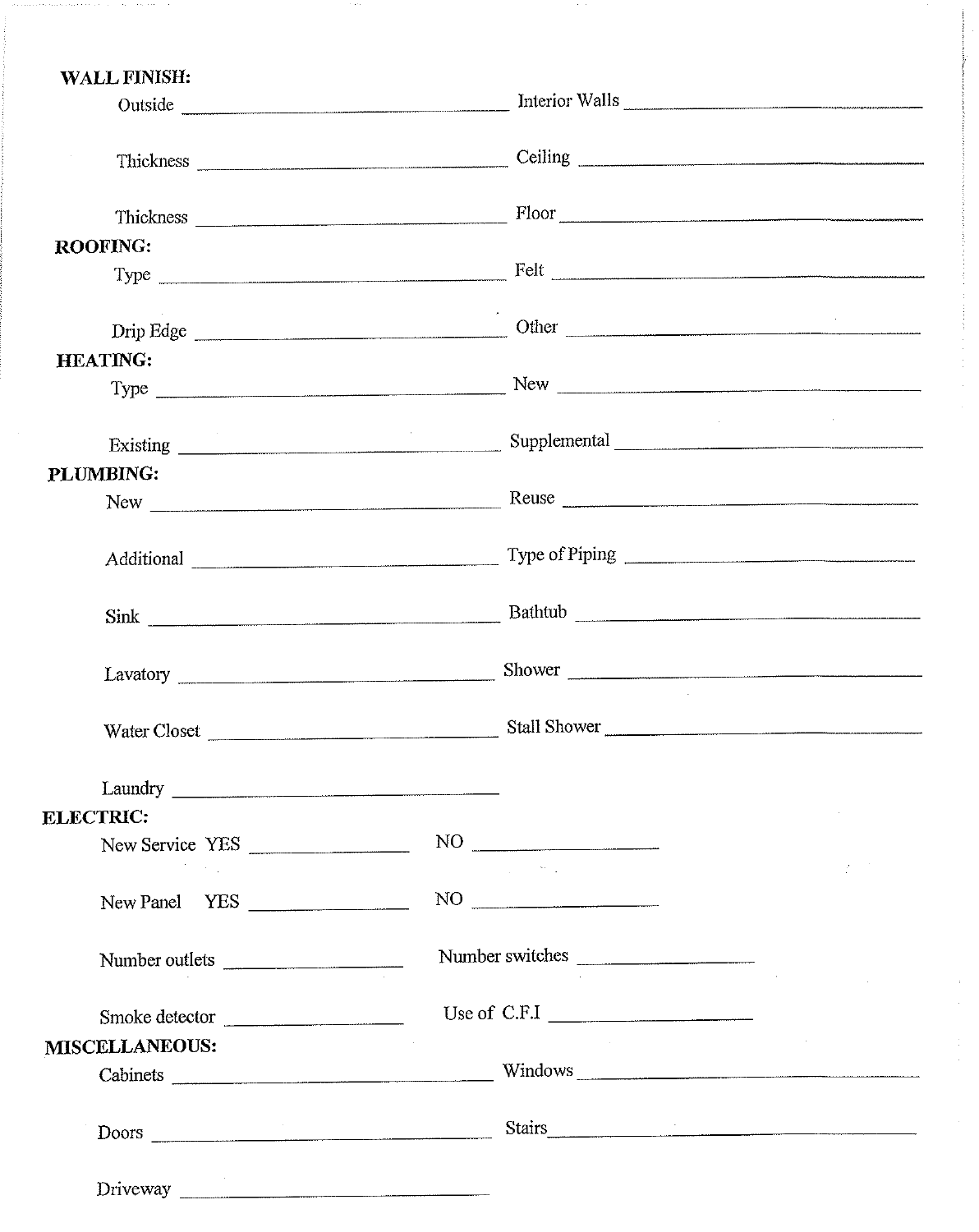Floor Plan: Show A Plan View of New Structure. If connected to existing building, show proper relationship. Indicate all Partitions, new or existing. Indicate all dimensions carefully. Show new plumbing and electric. Use back for additional work. Each Square = 1 Square foot. {EA SQ. = 1 SQ. FT.}

|          |  | $\sim$ |  |              |  |  |  |  |  |  |  |  |  |  |  |  |  |
|----------|--|--------|--|--------------|--|--|--|--|--|--|--|--|--|--|--|--|--|
|          |  |        |  |              |  |  |  |  |  |  |  |  |  |  |  |  |  |
|          |  |        |  |              |  |  |  |  |  |  |  |  |  |  |  |  |  |
|          |  |        |  |              |  |  |  |  |  |  |  |  |  |  |  |  |  |
|          |  |        |  |              |  |  |  |  |  |  |  |  |  |  |  |  |  |
|          |  |        |  |              |  |  |  |  |  |  |  |  |  |  |  |  |  |
|          |  |        |  |              |  |  |  |  |  |  |  |  |  |  |  |  |  |
|          |  |        |  |              |  |  |  |  |  |  |  |  |  |  |  |  |  |
|          |  |        |  |              |  |  |  |  |  |  |  |  |  |  |  |  |  |
|          |  |        |  |              |  |  |  |  |  |  |  |  |  |  |  |  |  |
|          |  |        |  |              |  |  |  |  |  |  |  |  |  |  |  |  |  |
|          |  |        |  |              |  |  |  |  |  |  |  |  |  |  |  |  |  |
|          |  |        |  |              |  |  |  |  |  |  |  |  |  |  |  |  |  |
|          |  |        |  |              |  |  |  |  |  |  |  |  |  |  |  |  |  |
|          |  |        |  |              |  |  |  |  |  |  |  |  |  |  |  |  |  |
|          |  |        |  |              |  |  |  |  |  |  |  |  |  |  |  |  |  |
|          |  |        |  |              |  |  |  |  |  |  |  |  |  |  |  |  |  |
|          |  |        |  |              |  |  |  |  |  |  |  |  |  |  |  |  |  |
|          |  |        |  |              |  |  |  |  |  |  |  |  |  |  |  |  |  |
|          |  |        |  |              |  |  |  |  |  |  |  |  |  |  |  |  |  |
|          |  |        |  |              |  |  |  |  |  |  |  |  |  |  |  |  |  |
|          |  |        |  |              |  |  |  |  |  |  |  |  |  |  |  |  |  |
|          |  |        |  |              |  |  |  |  |  |  |  |  |  |  |  |  |  |
|          |  |        |  |              |  |  |  |  |  |  |  |  |  |  |  |  |  |
|          |  |        |  |              |  |  |  |  |  |  |  |  |  |  |  |  |  |
|          |  |        |  |              |  |  |  |  |  |  |  |  |  |  |  |  |  |
|          |  |        |  |              |  |  |  |  |  |  |  |  |  |  |  |  |  |
|          |  |        |  |              |  |  |  |  |  |  |  |  |  |  |  |  |  |
|          |  |        |  |              |  |  |  |  |  |  |  |  |  |  |  |  |  |
|          |  |        |  |              |  |  |  |  |  |  |  |  |  |  |  |  |  |
| -------- |  |        |  |              |  |  |  |  |  |  |  |  |  |  |  |  |  |
|          |  |        |  |              |  |  |  |  |  |  |  |  |  |  |  |  |  |
| ÷        |  |        |  |              |  |  |  |  |  |  |  |  |  |  |  |  |  |
|          |  |        |  |              |  |  |  |  |  |  |  |  |  |  |  |  |  |
|          |  |        |  |              |  |  |  |  |  |  |  |  |  |  |  |  |  |
|          |  |        |  |              |  |  |  |  |  |  |  |  |  |  |  |  |  |
| ÷        |  |        |  |              |  |  |  |  |  |  |  |  |  |  |  |  |  |
|          |  |        |  |              |  |  |  |  |  |  |  |  |  |  |  |  |  |
|          |  |        |  |              |  |  |  |  |  |  |  |  |  |  |  |  |  |
|          |  |        |  | $\mathbf{I}$ |  |  |  |  |  |  |  |  |  |  |  |  |  |
|          |  |        |  |              |  |  |  |  |  |  |  |  |  |  |  |  |  |

÷,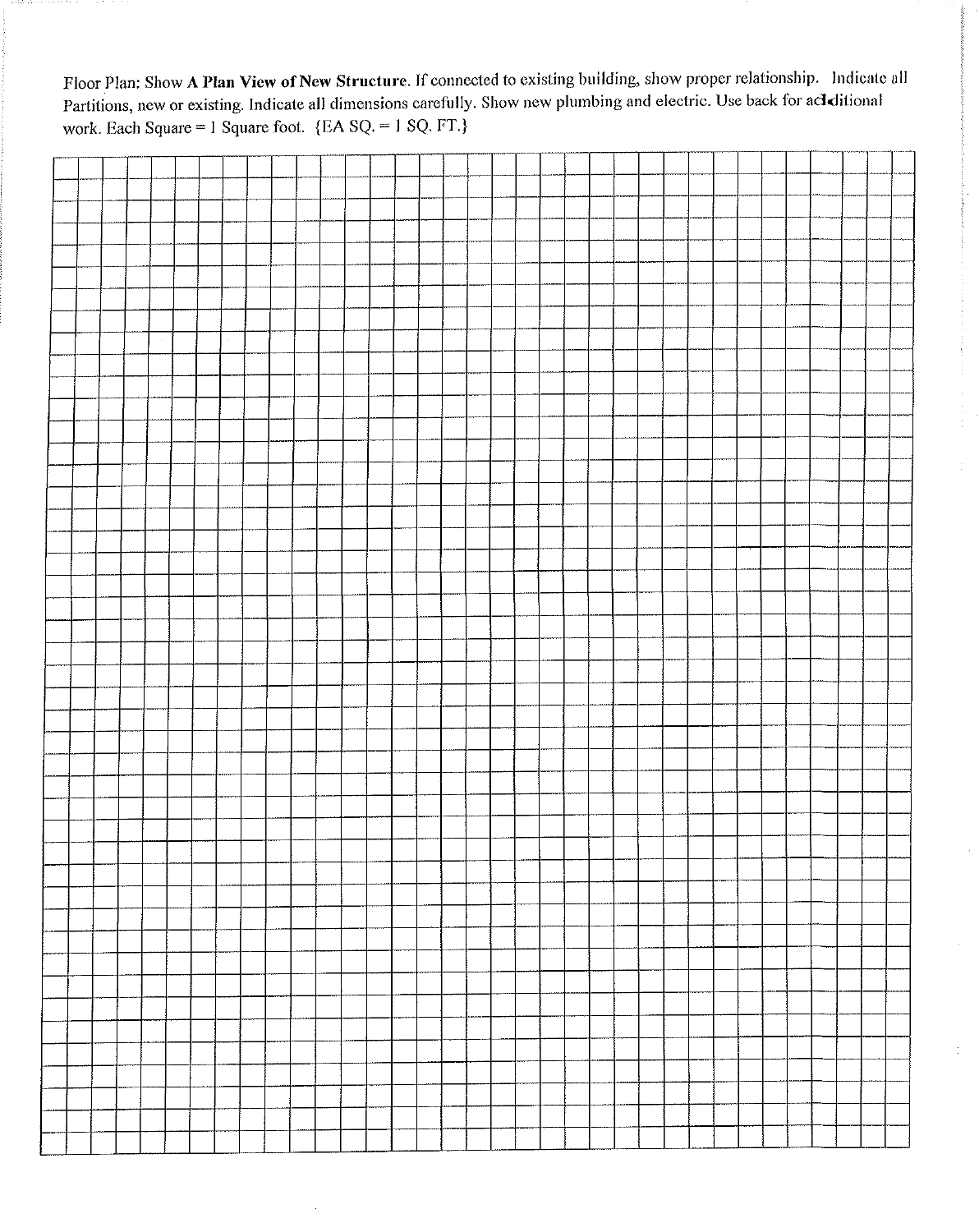

 $\label{eq:2.1} \begin{split} \mathcal{L}_{\text{max}}(\mathbf{r}) & = \frac{1}{2} \sum_{i=1}^{N} \mathcal{L}_{\text{max}}(\mathbf{r}) \mathcal{L}_{\text{max}}(\mathbf{r}) \\ & = \frac{1}{2} \sum_{i=1}^{N} \mathcal{L}_{\text{max}}(\mathbf{r}) \mathcal{L}_{\text{max}}(\mathbf{r}) \mathcal{L}_{\text{max}}(\mathbf{r}) \mathcal{L}_{\text{max}}(\mathbf{r}) \mathcal{L}_{\text{max}}(\mathbf{r}) \mathcal{L}_{\text{max}}(\mathbf{r}) \mathcal{L}_{\text{max}}(\mathbf$ 

 $\frac{1}{2}$ 

 $\label{eq:2.1} \frac{1}{\sqrt{2\pi}}\sum_{i=1}^N\frac{1}{\sqrt{2\pi}}\sum_{i=1}^N\frac{1}{\sqrt{2\pi}}\sum_{i=1}^N\frac{1}{\sqrt{2\pi}}\sum_{i=1}^N\frac{1}{\sqrt{2\pi}}\sum_{i=1}^N\frac{1}{\sqrt{2\pi}}\sum_{i=1}^N\frac{1}{\sqrt{2\pi}}\sum_{i=1}^N\frac{1}{\sqrt{2\pi}}\sum_{i=1}^N\frac{1}{\sqrt{2\pi}}\sum_{i=1}^N\frac{1}{\sqrt{2\pi}}\sum_{i=1}^N\$  $\label{eq:2.1} \frac{1}{\sqrt{2}}\int_{\mathbb{R}^3}\frac{1}{\sqrt{2}}\left(\frac{1}{\sqrt{2}}\int_{\mathbb{R}^3}\frac{1}{\sqrt{2}}\left(\frac{1}{\sqrt{2}}\int_{\mathbb{R}^3}\frac{1}{\sqrt{2}}\left(\frac{1}{\sqrt{2}}\int_{\mathbb{R}^3}\frac{1}{\sqrt{2}}\left(\frac{1}{\sqrt{2}}\int_{\mathbb{R}^3}\frac{1}{\sqrt{2}}\right)\frac{1}{\sqrt{2}}\right)\right)\frac{1}{\sqrt{2}}\,d\mathcal{H}^{\frac{1}{2}}_{\frac{1$  $\Delta \sim 1$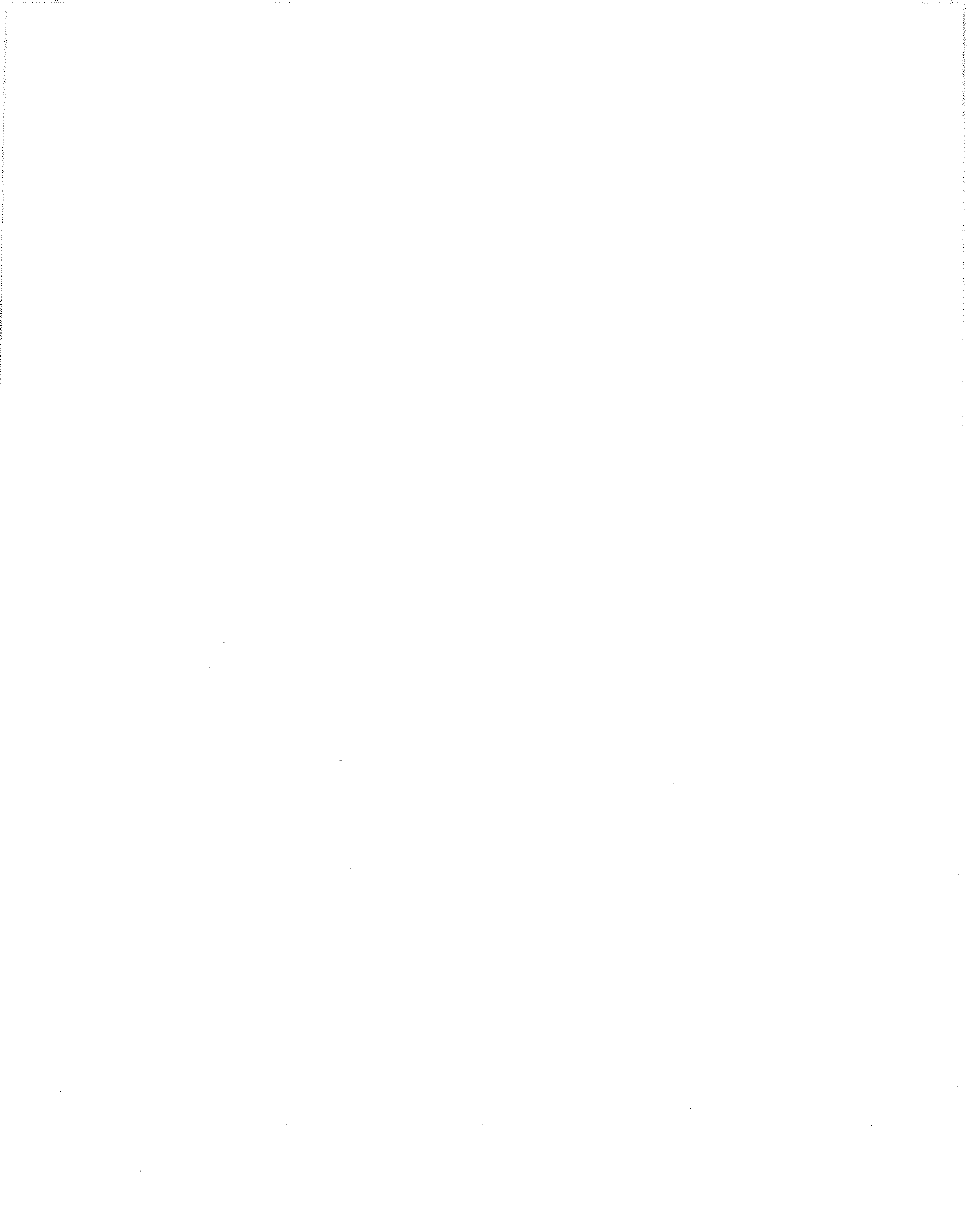## ZONING/CODES OFFICE INSURANCE

Village OF Fort Plain

168 Canal Street

Fort Plain, New York 13339

Phone: 518-993-4271 Fax: 518-993-2506

Contractor's name), hereby affirm that if any persons will be receiving  $\mathbf{I}_{\mathbf{z}}$ monetary rewards for work on a project for which a Building Permit is required, that I will provide the Codes Officer with proof of Liability Insurance, Disability Insurance and Worker's Compensation.

Furthermore, I agree to comply with all rules and regulations regarding Inspections relative to this project. I understand that a STOP WORK ORDER may be issued for failing to comply with these requirements.

I assume responsibility to insure that all inspections are conducted at the appropriate time. Failure to meet proper approval for each item requiring an Inspection may result in denial of a Certificate of Occupancy or Certificate of Compliance.

|                                                                    | Contractor's Signature                                                                          |
|--------------------------------------------------------------------|-------------------------------------------------------------------------------------------------|
|                                                                    |                                                                                                 |
|                                                                    | Date                                                                                            |
|                                                                    |                                                                                                 |
|                                                                    | BEFORE YOU MOVE INTO A NEW DWELLING <b>A CERTIFICATE OF OCCUPANCY</b> MUST BE ISSUED TO YOU     |
|                                                                    |                                                                                                 |
|                                                                    |                                                                                                 |
|                                                                    | This Office will make every possible attempt to make all Inspections requested within 24 hours. |
|                                                                    |                                                                                                 |
|                                                                    | For Office use only                                                                             |
| All Insurance requirements have been submitted ___________________ |                                                                                                 |
|                                                                    | Date Issued: National Property of the United States                                             |
|                                                                    |                                                                                                 |
|                                                                    |                                                                                                 |

Barry A. Vickers

Zoning - Codes Enforcement Officer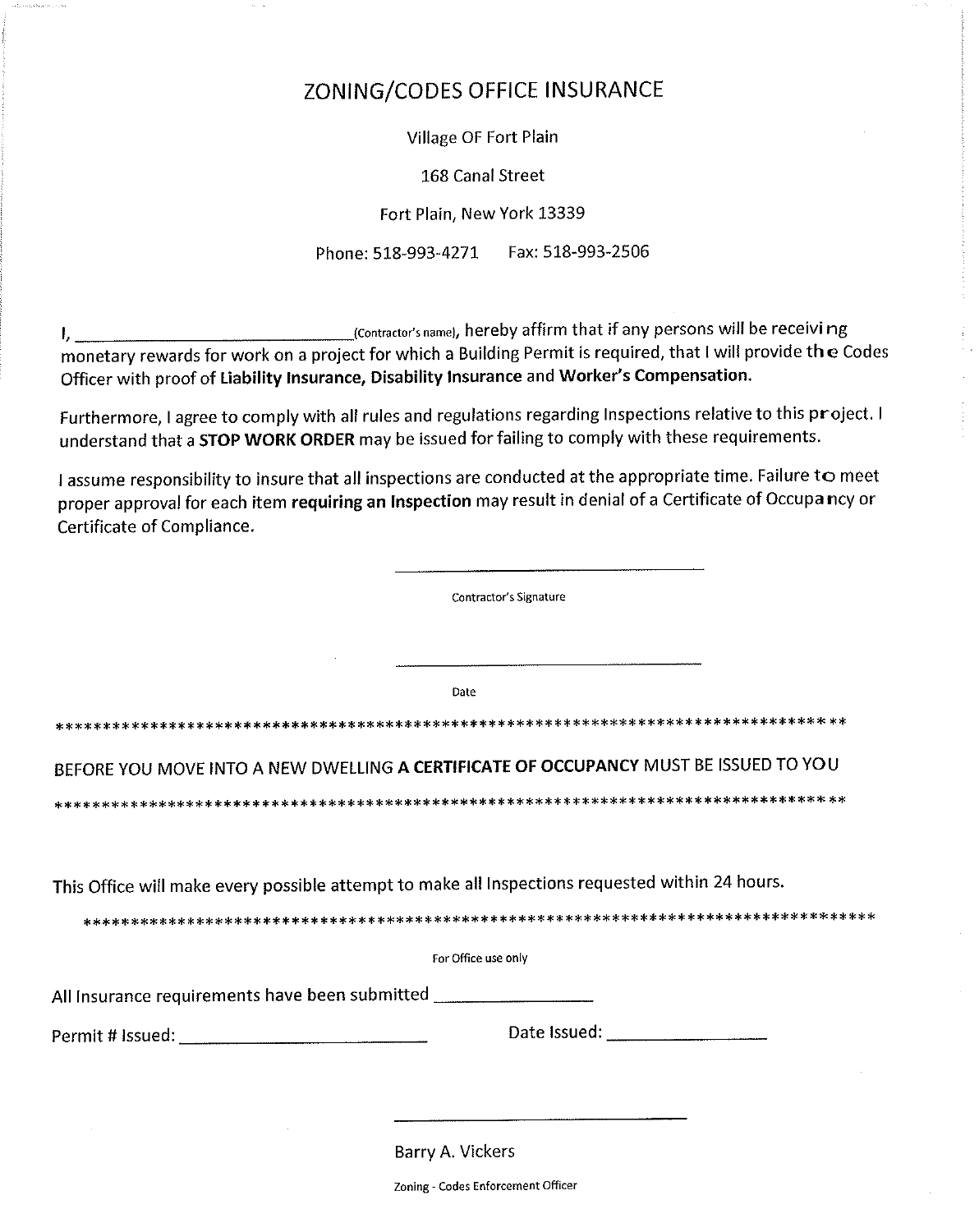

 $\mathcal{A}^{(1)}$  and  $\mathcal{A}^{(2)}$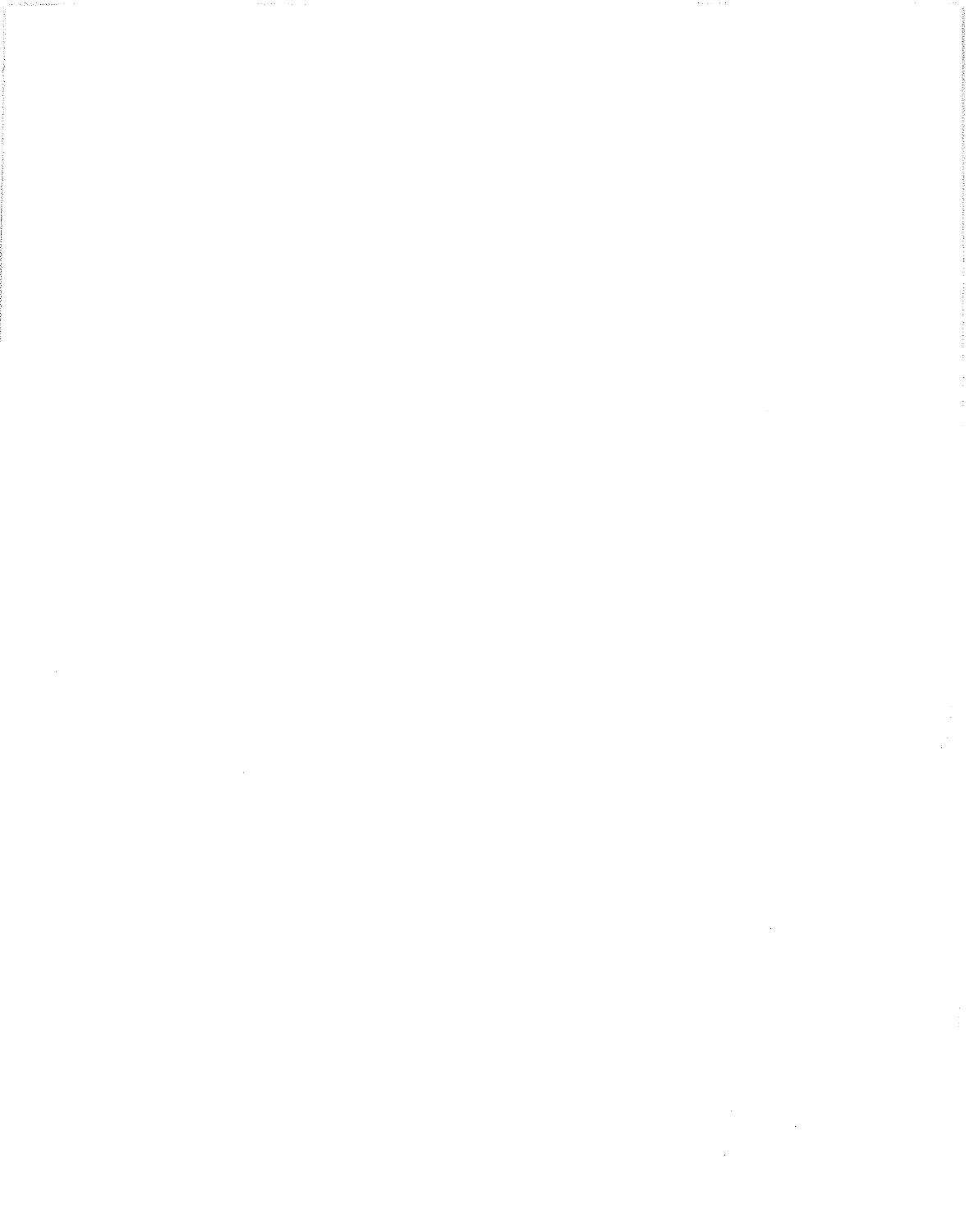

**ANDREW M. CUOMO** COVERNOS

STATE OF NEW YORK **WORKERS' COMPENSATION BOARD 328 STATE STREET** SCHENECTADY, NY 12305



**ROBERT E. B ELOTEN** CHAIR

December 1, 2008

To all Code Enforcement Officials, Building Departments, and Municipal Entities:

Effective January 18, 1999, Section 125 of the General Municipal Law requires that any individual applying for a building permit must prove to the building department that he/she is in compliance with the mandatory coverage provisions of the Workers' Compensation Law before the building permit is issued.

#### **General Background**

Under Section 57 of the Workers' Compensation Law, businesses listed as the general contractors on building permits are required to submit proof of compliance with the mandatory coverage provisions of the Workers' Compensation Law to the building clepartment before a building permit is issued. Section 125 of the General Municipal Law is specifically targeted at ensuring that all applicants who list themselves as the general contractors on the building permit are in compliance with the mandatory coverage provisions of the Workers' Compensation Law.

For homeowner applicants, the instruction manual includes a link to form BP-1 Affidavit of Exemption to Show Specific Proof of Workers' Compensation Coverage for a 1, 2, 3 or 4 Family, Owner-occupied Residence. The law requires homeowners to provide proof of workers' compensation compliance when applying for a building permit. If the homeowner qualifies for an exernption, the homeowner must either complete this form and file it with the local building department; or the homeowner must complete Form CE-200 and file it with the local building department.

#### Implementing Section 125 of the General Municipal Law

#### General contractors and Business Owners  $\mathcal{I}$ .

Businesses listed as the general contractors on building permits, must prove that they are in compliance with the mandatory coverage requirements and also Section 57 of the Workers' Compensation Law (WCL) by producing ONE of the following forms indicating that they are:

- $\triangleright$  insured (Form C-105.2 or U-26.3 the business's insurance carrier will send this form to the building department upon the business's request) All private carriers and their licensed insurance agents are authorized to issue the form C-105.2 as their Certificate of NYS Workers' Comp Insurance. The State Insurance Fund uses the U-26.3 form as its Certificate of NYS Workers' Compensation Insurance.
- $\blacktriangleright$ self-insured (Form SI-12 - Certificate of Workers' Compensation Self-Insurance (the business calls the Board's Self-Insurance Office at 518-402-0247), OR Form GSI-105.2 -- Certificate of Participation in Workers' Compensation Group Self-Insurance) (the business's Group Self-Insurance Administrator will send this form to the government entity upon request).
- $\blacktriangleright$ exempt (Form CE-200 - {Form CE-200 is available on the Board's website, www.wcb.ny.gov, under the heading "Forms." Paper applications for this form are available by writing or visiting any Customer Service Center at any District Office of the Workers' Compensation Board.}

Any residence that is not a 1, 2, 3, or 4 Family, Owner-occupied Residence is considered a business (income or potential income property) and must prove compliance by filing one of the above forms. (Please note: ACORD forms are NOT acceptable proof of workers' compensation coverage!)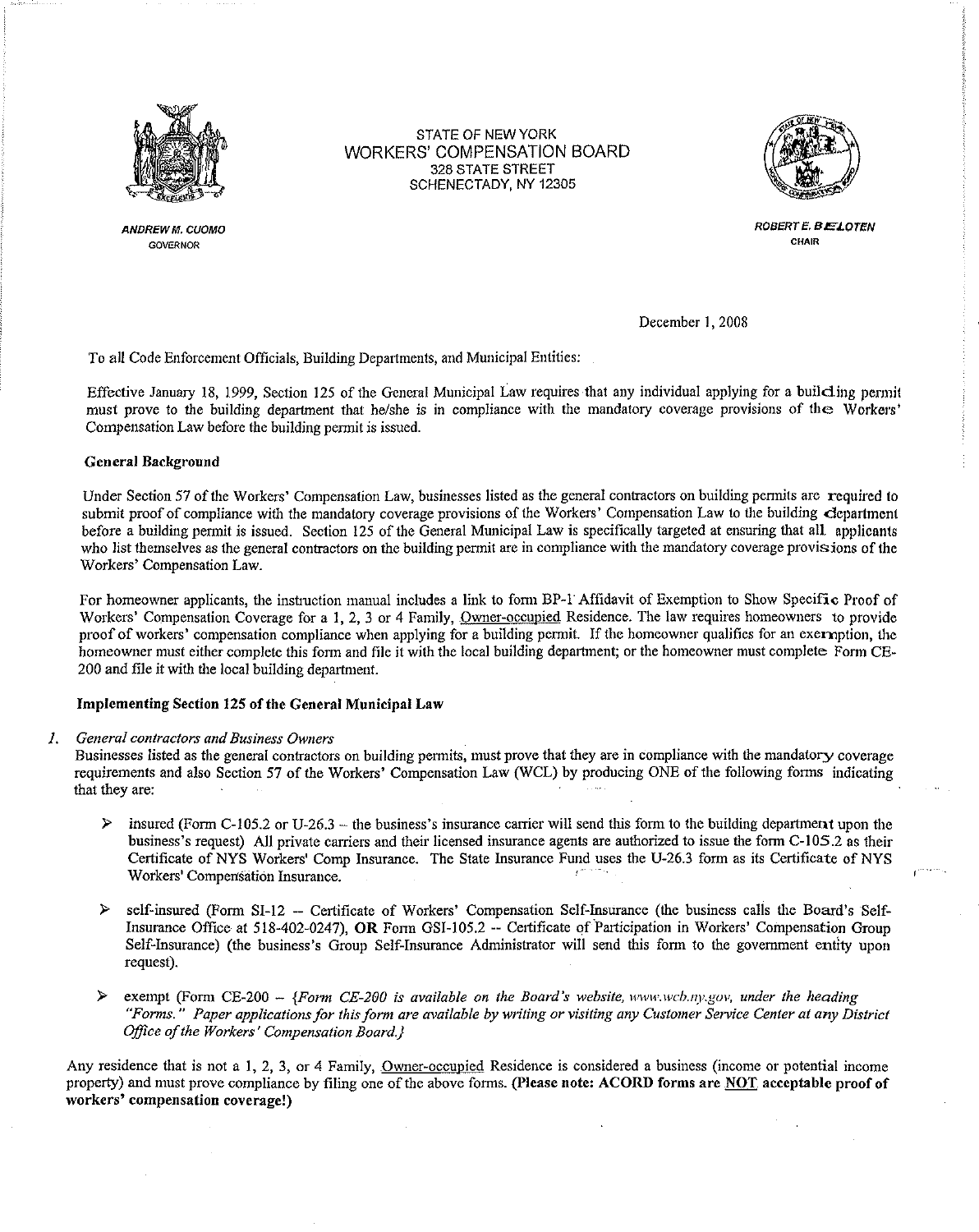#### 2. Owner-occupied Residences

Homeowners of a 1, 2, 3, or 4 Family, Owner-occupied Residence, must file form BP-1when applying for a building potential when they are:

- $\triangleright$  listed as the general contractor on the building permit, and the homeowner:
	- is performing all the work for which the building permit was issued him/herself,
	- is not hiring, paying or compensating in any way, the individual(s) that is (are) performing all the work for which the building permit was issued or helping the homeowner perform such work, or
	- has a homeowner's insurance policy that is currently in effect and covers the property for which the building perrole was issued AND the homeowner is hiring or paying individuals a total of less than 40 hours per week (aggregate hours for all paid individuals on the jobsite) for the work for which the building permit was issued.
- F is the homeowner of a 1, 2, 3, 4 Family, Owner-occupied Residence is hiring or paying individuals a total of 40 hours or MORE in any week (aggregate hours for all paid individuals on the jobsite) for the work for which the building permit was issued, then the homeowner may NOT file the "Affidavit of Exemption" form, BP-1, but must either:
	- acquire appropriate workers' compensation coverage and provide, to the government entity issuing the buildling permit, appropriate proof of that coverage, on forms C-105.2 or U-26.3, OR
	- have the general contractor performing the work provide appropriate proof of workers' compensation coverage. or proof of exemption from that coverage, to the government entity issuing the building permit.

#### Background on Coordinating the Implementation of Section 125 of the General Municipal Law with Existing Statutes

To ensure that homeowners are not required to have duplicate workers' compensation coverage, the implementation form attempts to coordinate compliance with Section 125 of the Municipal Law with coverage provided under Section 3420(i) of the Insurance Law. which is the homeowner's policy's workers' compensation insurance rider.

As of March 1, 1985, New York State Insurance Law § 3420(j) provides that every policy of comprehensive personal liability insurance (i.e., homeowner's insurance) on a 1, 2, 3, or 4 Family owner-occupied dwelling (including condominiums) will also provide workers' compensation benefits. This section was added to protect the homeowner from unexpected liability when the Board determines that a person, whom the homeowner did not believe required coverage, is found to be entitled to benefits. To receive benefits under this policy, the employee must be found by the Board to have been injured in employment of the policy holder and employed for less than 40 hours a week in and about the owner's 1, 2, 3, 4 family residence in this State.

Form BP-1 is available on the Board's website, www.wcb.ny.gov, under the heading "Forms." Please make as many copies of the BP-1 as you require. The BP-1 form reflects the minimum standard to be applied statewide. If a municipality wishes to collect a copy of the certificate of insurance from a building permit applicant's homeowner's insurance policy or obtain a copy of the information page from the building permit applicant's homeowner's insurance policy, the municipality could make that a local requirement which would be in addition to the State requirement.

If you have any questions regarding the BP-1 form, Section 125 of the General Municipal Law or Section 57 of the Workers' Compensation Law, please contact Steve Carbone of the New York State Workers' Compensation Board at (518) 486-6307.

Thank you for your office's cooperation in enforcing Section 125 of the General Municipal Law and Section 57 of the Workers' Compensation Law.

Sincerely.

Peter Michels Director of Compliance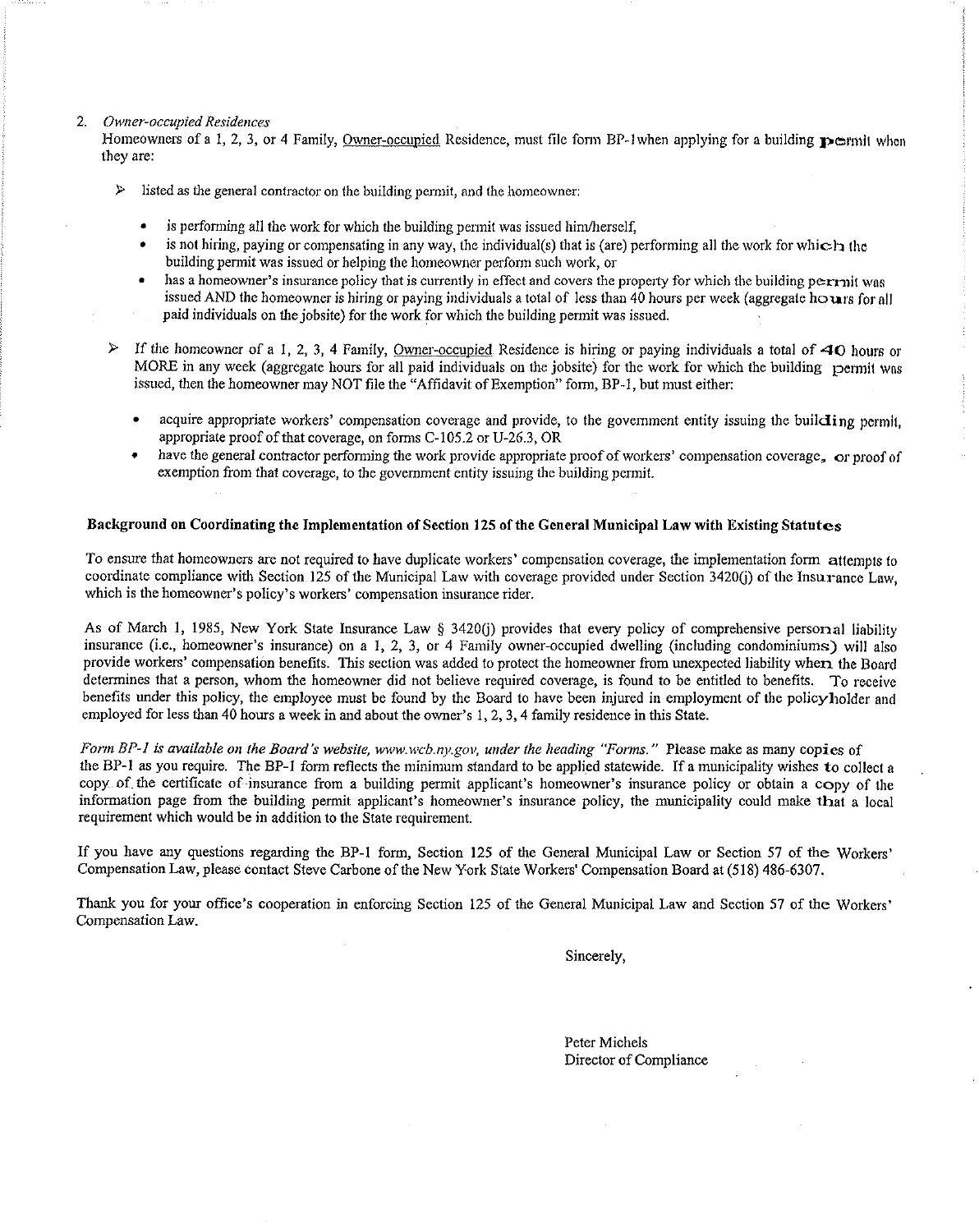# Affidavit of Exemption to Show Specific Proof of Workers' Compensation In surance Coverage for a 1, 2, 3 or 4 Family, Owner-occupied Residence

\*\* This form cannot be used to waive the workers' compensation rights or obligations of any party. \*\*

Under penalty of perjury, I certify that I am the owner of the 1, 2, 3 or 4 family, owner-occupied residence (including condominiums) listed on the building permit that I am applying for, and I am not required to show specific proof of workers' compensation insurance coverage for such residence because (please check the appropriate box):



П

I am performing all the work for which the building permit was issued.

I am not hiring, paying or compensating in any way, the individual(s) that is(are) performing all the work for which the building permit was issued or helping me perform such work.

I have a homeowners insurance policy that is currently in effect and covers the property listed on the attached building permit AND am hiring or paying individuals a total of less than 40 hours per week (aggregate hours for all paid individuals on the jobsite) for which the building permit was issued.

I also agree to either:

- acquire appropriate workers' compensation coverage and provide appropriate proof of that coverage on forms approved by the Chair of the NYS Workers' Compensation Board to the government entity issuing the building permit if I need to hire or pay individuals a total of 40 hours or more per week (aggregate hours for all paid individuals on the jobsite) for work indicated on the building permit, or if appropriate, file a CE-200 exemption form: OR
- have the general contractor, performing the work on the 1, 2, 3 or 4 family, owner-occupied residence  $\blacklozenge$ (including condominiums) listed on the building permit that I am applying for, provide appropriate proof of workers' compensation coverage or proof of exemption from that coverage on forms approved by the Chair of the NYS Workers' Compensation Board to the government entity issuing the building permit if the project takes a total of 40 hours or more per week (aggregate hours for all paid individuals on the jobsite) for work indicated on the building permit.

(Signature of Homeowner)

(Homeowner's Name Printed)

Property Address that requires the building permit:

 $\mathcal{X}^{\pm}$ 

(Date Signed)

Home Telephone Number

| Sworn to before me this $\overline{\phantom{a}}$<br>day of |  |
|------------------------------------------------------------|--|
|                                                            |  |
| (County Clerk or Notary Public)                            |  |
|                                                            |  |
|                                                            |  |
|                                                            |  |

Once notarized, this BP-1 form serves as an exemption for both workers' compensation and disability benefits insurance coverage.

BP-1 (12/08)